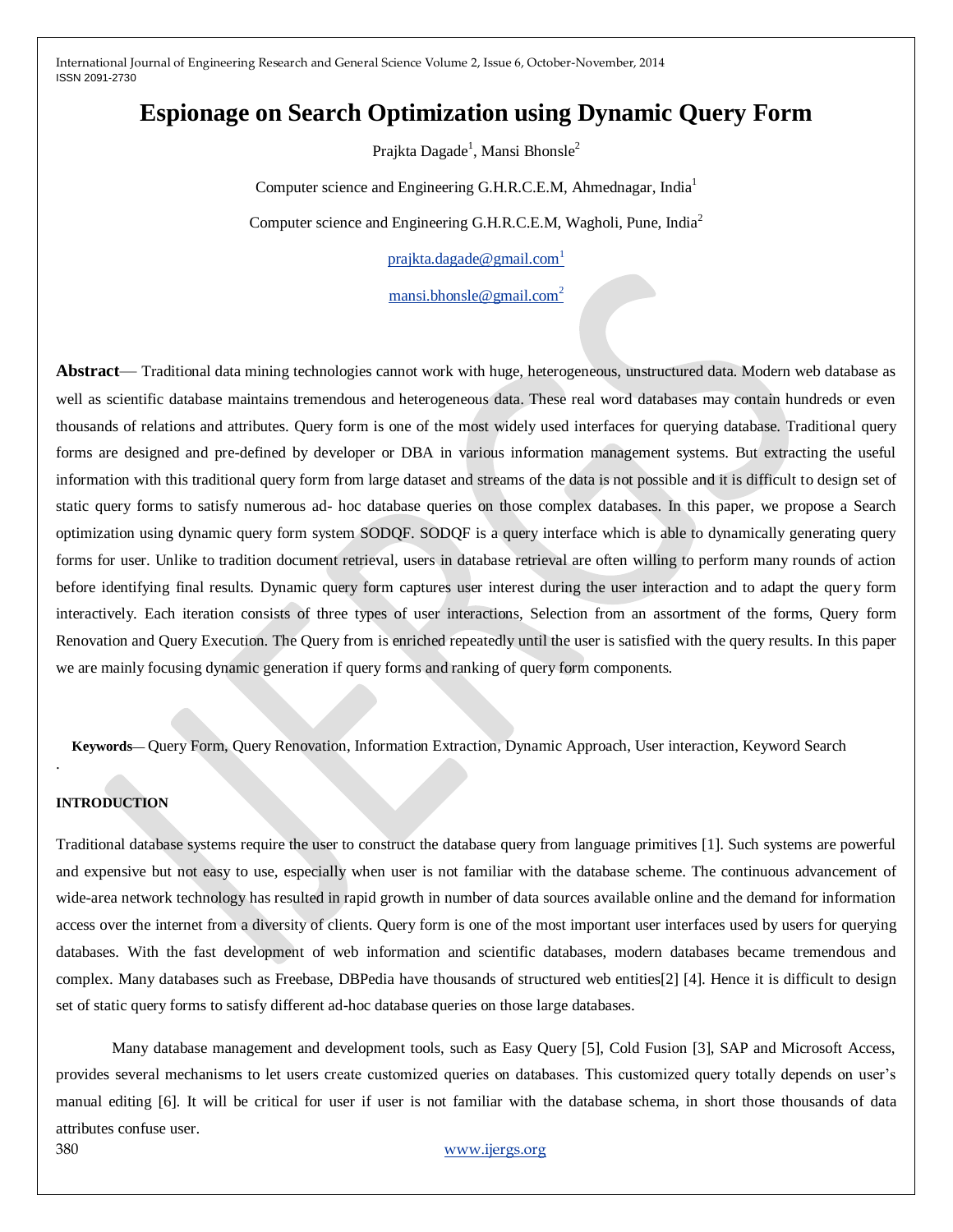### **EXISTING APPROACHES**

In the analysis of the query form which is one of the most useful user interfaces for users for querying database, some different approaches have been proposed for prompt response to user. Lots of research works focus on database interfaces which assist users to query the relational database without structured query language. Query by example and Query form are two most widely used database querying interfaces. Query Form has been utilized in most real-time business or scientific information systems. Main goal in this paper is to focus how to generate Query forms and to discover techniques that assist users who are unfamiliar to and do not want to use Structured Query language in posing ad-hoc structured queries over relational databases. However, the creation of customized queries totally depends on user's manual editing [6].

Dynamic Faceted Search is a type of search engines where relevant facets are presented for the users according to their navigation paths [7] [8]. Dynamic faceted search engines are similar to dynamic query forms if we only consider *selection* components in a query. However besides *Selections*, a database query firm has other important components such as *Projection* components. Projection components control the output of the query form and needs to be considered. Moreover, designs of *Selection* and *Projection* have inherent influences to each other.

Autocompletion for Database Queries, in [9] ,[10], novel user interfaces have been developed to assist the user to type database queries based on query workload, the data distribution and the database schema. Queries in their work are in the forms of SQL and keywords.

An Efficient Sql-Based Rdf Querying Scheme is a devising scheme for efficient and scalable querying of Resource Description Framework (RDF) data has been an active area of current research. However, most approaches define new languages for querying RDF data, which has the following shortcomings:

1) They incur inefficiency as data has to be transformed from SQL to the corresponding language data format, and

2) They are difficult to integrate with SQL queries used in database applications.

This paper proposes the SQL based scheme that avoids these problems. Specifically, it introduces a SQL table function RDF\_MATCH to query RDF data. The results of RDF\_MATCH table function can be further processed by SQL's rich querying capabilities and seamlessly combined with queries on traditional relational data. Furthermore, the RDF\_MATCH table function invocation is rewritten as a SQL query, thereby avoiding run-time table function procedural overheads [11].

An SQL-ish query language for RDF provides consistent, human-understandable, access to repositories of semantic data, whether stored files or large databases, enabling application programmers to create semantic web applications quickly. This paper describes the conceptual framework for the query language: this is closely tied to RDF graph, providing a base level of query of RDF data. There are number of other query languages of RDF available, one of the earliest was rdfDB [12] and this is the basic for SquishQL syntax. It is simple graph query languages designed for use in the rdfDB database system. It differs from SquishQL and does not contain the constraints on the variables used by SquishQL. It returns result as a table. This paper describes a refined framework for the querying of RDF data and have implemented SquishQL in tree systems: 1) Inkling, stores RDF data in relational database or in external XML files, 2) The second implementation, RDQL, is part of the Jena RDF toolkit and combines query with manipulation of the RDF graph at a fine-grained level through the jena RDF API and, 3) The third, in RDFStore, is close coupling of RDF and Perl data access styles [13].

### 381 [www.ijergs.org](http://www.ijergs.org/)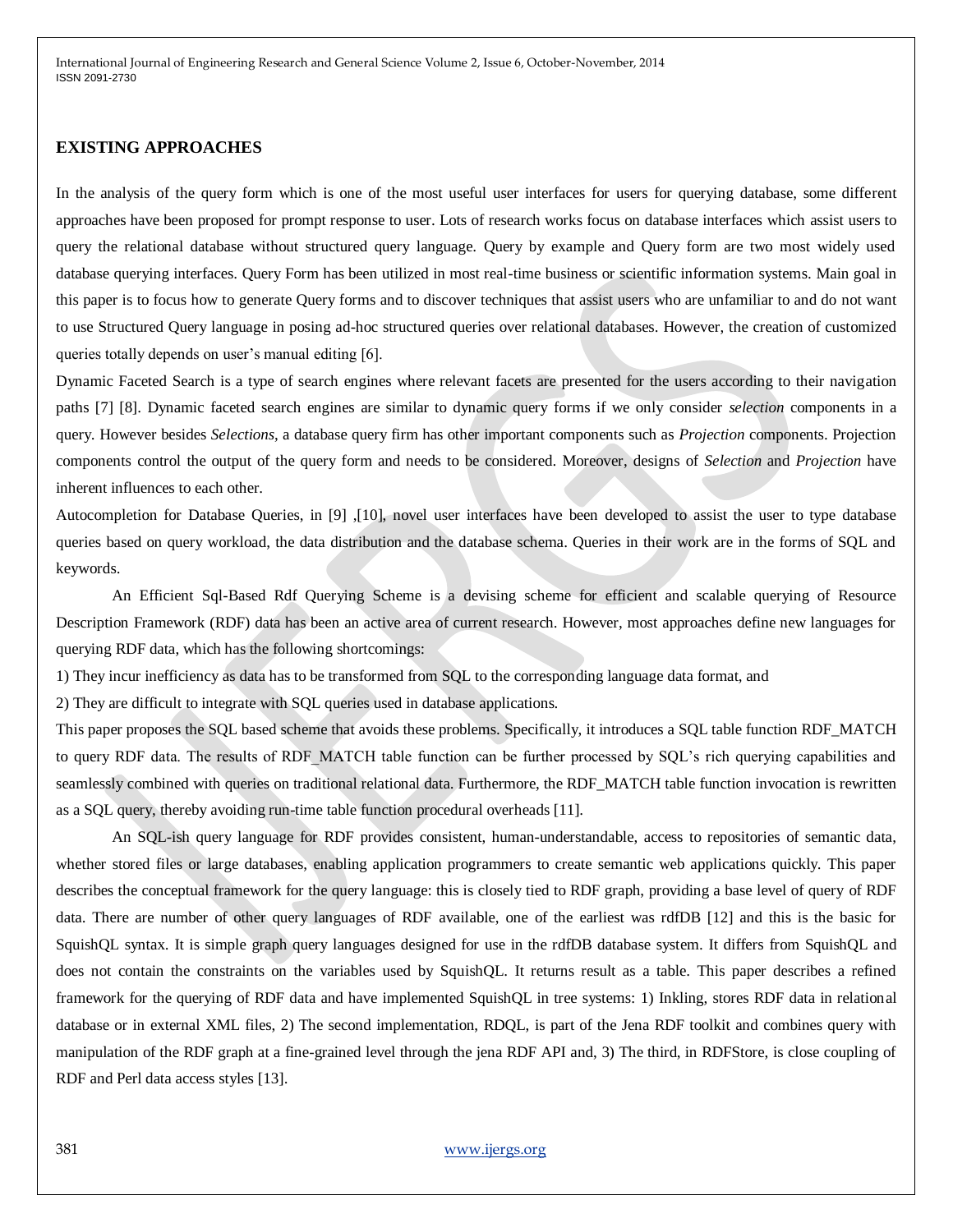SeeDb is a DBMS that practically automates the especially laborious aspects of the search for useful data insights or a query. In a nutshell, given an input query Q, the new DBMS optimizer will explore not only the space of physical plans for Q, bus also the space of possible visualization of potentially "interesting" or "useful" visualizations, where each visualization is coupled with a suitable query execution plan. SeeDb provides analysts with visualization highlighting interesting aspects of the query results. There are several concrete problems in architecting SeeDb, relating to areas ranging from multi-query optimization and approximation to multi-criteria optimization. As per this work the general area of bringing visualization closer to the DBMS is challenging, yet, important direction for database research in the future [14].

Automated Technique for forms-based interface seeks to maximize the ability of a forms-based interface to support queries a user may ask, while bounding both the number of forms and the complexity of any one form. This automated technique generates a reasonable set of forms, one that can express 60-90% of user queries without any input from the database administrator. This technique does not consider any actual query log at hand, solely based on the schema and data content of a database. This technique break the forms interface design problem down into three challenges:

1) First, Determining the schema fragments(s) most likely to be of interest to a querying user.

2) Second, Partition the filtered collection of schema elements into groups (not necessarily distinct).

3) Convert each of these groups of schema elements into a form that a user can employ to express a desired query [6].

Algae are another early query language for RDF. It uses S-expression syntax to do graph matching. It is used to power the W3C's Annotea annotations system [15], and other software at the W3C. It is written in pearl, and can be used with an SQL database. It returns a set of triples in support of each result.

RQL [16, 17] is a combined RDF store and query system. It also provides a schema validating parser and has a syntax targeted at RDFS [18] applications. It can perform similar queries to SquishQL, with the added power of support for transitive closure on RDFS subclass and sub property. This is also the query language used by Seasame [19].

Skyline Query can be used for addressing multi criteria decision making. This will enhance the performance of Dynamic Query Forms, which is a query interface capable for generating query forms dynamically for users. As the success of Internet search engines makes abundantly clear, when faced with discovering documents of interest, the database querying can be formalized by combining the keyword search and forms. Here at query time, a user with a question to be answered issues standard keyword search queries, but instead of returning tuples, the system returns forms relevant to the question. So the concept of multi criteria decision making can be in cooperated and for addressing multi criteria decision making the concept of skyline query has been used [20].

QueryScope, is a prototype query visualization system. It is a novel query workload visualization and exploration system. It uses compact visual semantics to capture key elements of queries. Enhanced with common query pattern mining and similarity search, it enables database consultants to look up queries captured in related data warehouse projects and examine opportunities for performance tuning. Main Goals of this system are:

1) To communicate the essence of a query (or a collection of queries) pictorially through a controlled visual semantics, 2) To provide a variety of visualization options so that a user can focus on the aspects of queries of relevance,

3) To visualize queries in the context of a physical schema, 4) To facilitate searches for similar queries,

5) To make the tuning process productive and repeatable.

QueryScope was successfully used in some of engagements, a thorough assessment of the value of QueryScope would require putting it in the hands of many practitioners for use in real customer projects to judge tuning knowledge accumulation and repeatability of the tuning advice. Ling hue [21] intends to pursue this revenue in the future and release the tool for public trial [21].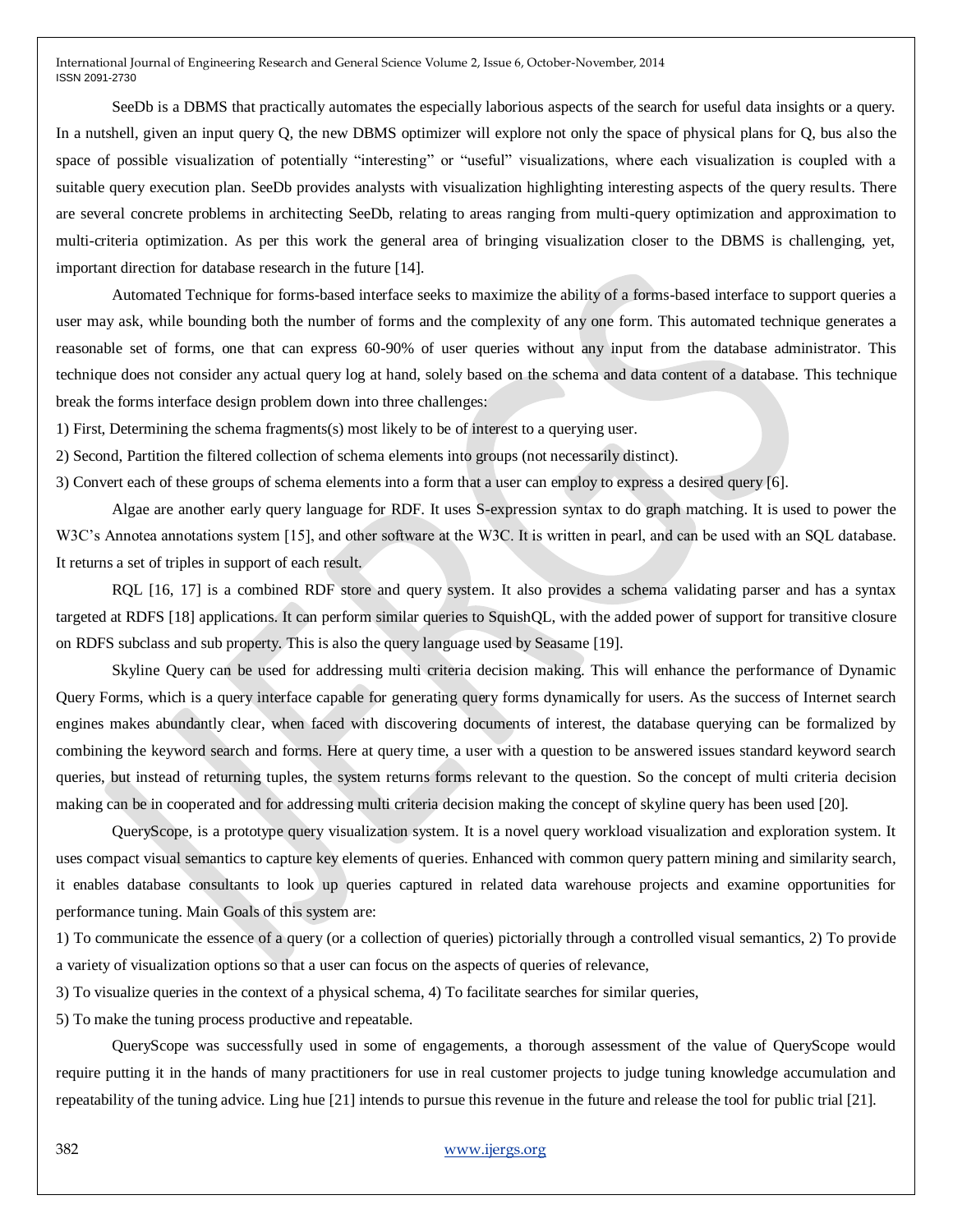One more system for Query, Analysis, and Visualization of Multidimensional Relational Databases is Polaris. Polaris is an interface for exploration of multidimensional databases that extends the Pivot table interface to directly generate a rich, expressive set of graphical displays. Polaris builds table using an algebraic formalism involving the fields of the database. The use of tables to organize multiple graphs on a display is a technique often used by statisticians in their analysis of data [22], [23], and [24]. The Polaris interface is simple and expressive because it is built upon formalism for constructing graphs and building data transformations. Polaris can be extended as future work; one area of future work is exploring database performance issues. A related area is expanding Polaris to expose the hierarchical structure of data cubes. Another area of future work is to leverage the direct correspondence of graphical marks in Polaris to tuples in the relational databases in order to generate database tables from a selected set of graphical marks [25].

DIOM, dynamic query processing framework and the strategies used for improving query responsiveness. There are some features that distinguish the dynamic query processing in DIOM from other approaches, such as Carnot, Garlic[26], TSIMMIS [27] are:

1) Allow users to pose queries on the fly, without relying on a predefined view that integrates all available information sources,

2) It identify the importance of query routing step in building efficient query scheduling framework for distributed open environment,

3)It is three tier approach i.e. Query routing, Heuristic-based optimization, and cost-based planning to eliminate the worst schedules as early as possible.

In future it could be possible to adapt and incorporate the state of art research results in improving query responsiveness with the DIOM system, such as the query scrambling approach for dynamic query plan modification [28] and the online aggregation for fast delivery of aggregate queries by continuous sampling.

Usher is the probabilistic approach that can be used to design intelligent data entry forms that promote high data quality. Usher basically learns the probabilistic model over the questions of the form. Usher then applies this model at every step of the data entry process to improve data quality. This system focuses on:

1) Data-driven approach 2) Learning a model for data Entry, i.e. it uses probabilistic model of the data, represented as a Bayesian network over form questions, 3) Question Ordering, 4) Question re-asking, 5) Evaluation of the benefits of Usher and on the quality of this model.

USHER leverages data-driven insights to automate multiple steps in the data entry pipeline. Before entry, there is an ordering of form fields that promotes rapid information capture, driven by a greedy information principle. This demonstrates the data quality benefits, question ordering allows better prediction accuracy and the re-asking model identifies erroneous responses effectively. This model makes assumptions both about how errors are distributed, and what errors look like. Based on this, future work would be to learn a model of data entry errors and adapt our system to catch them [29].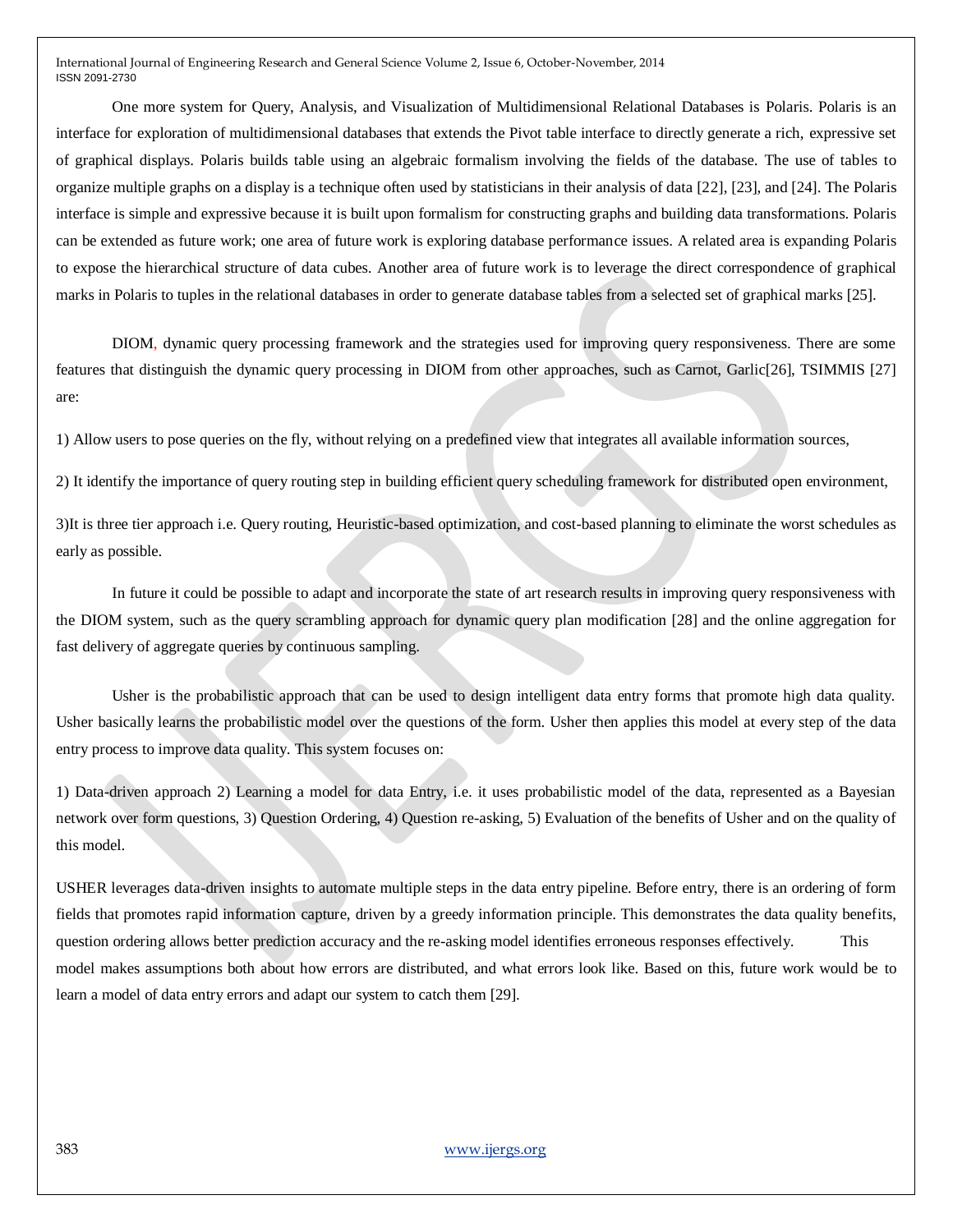# **OUR APPROACH**

In this paper we propose search optimization using Dynamic Query form which is capable of dynamically generating query forms for users. Dynamic Queries let users "fly through" database and it captures user interests during user interactions and adapt the query form repeatedly. Each iteration consists of three types of interaction:

| Selection from<br>an<br>assortment of<br>form<br>components | Recommends a ranked list of query form<br>components to user                                                                       |
|-------------------------------------------------------------|------------------------------------------------------------------------------------------------------------------------------------|
| <b>Query Form Renovation</b>                                | User selects the desired form components<br>from current query form<br>User fills out the current query form and<br>submit a query |
| <b>Query Execution</b>                                      | OQF executes the query and displays the<br>desired results<br>The user gives the feedback about the<br>query results               |

Selection from an assortment of forms, Query Form Renovation, Query Execution. We mainly focus on developing the methods to capture user's interest besides the click through feedback. For instance we can add a text box for keyword queries as an input from users, ranking of query form components and dynamic generation of query forms.

### **ACKNOWLEDGMENT**

This Project is by far the most significant accomplishment in my PG and it would be impossible without people (especially my family) who supported me and believed in me.

I am thankful to **Prof. Mansi Bhonsle**, ME Coordinator of department of Computer Engineering, Raisoni College, Pune for giving me the opportunity to work under her and lending every support at every stage of this work. I truly appreciate and value her esteemed guidance and encouragement from the beginning to the end of this work. I am indebted to her for having helped me shape the problem and providing insights towards the solution. Her trust and great support inspired me in the most important moments of making right decisions and I am very glad to work with her.

## **CONCLUSION**

We discussed different Form Generation Approaches; from them we can compare three basic approaches to generate query forms: 1) DQF: The dynamic query form system mainly focused in this paper,

2) SQF: The static query form generation approach proposed in [30]. It also uses query workload. Queries in the workload are first divided into clusters. Each cluster is converted into query form,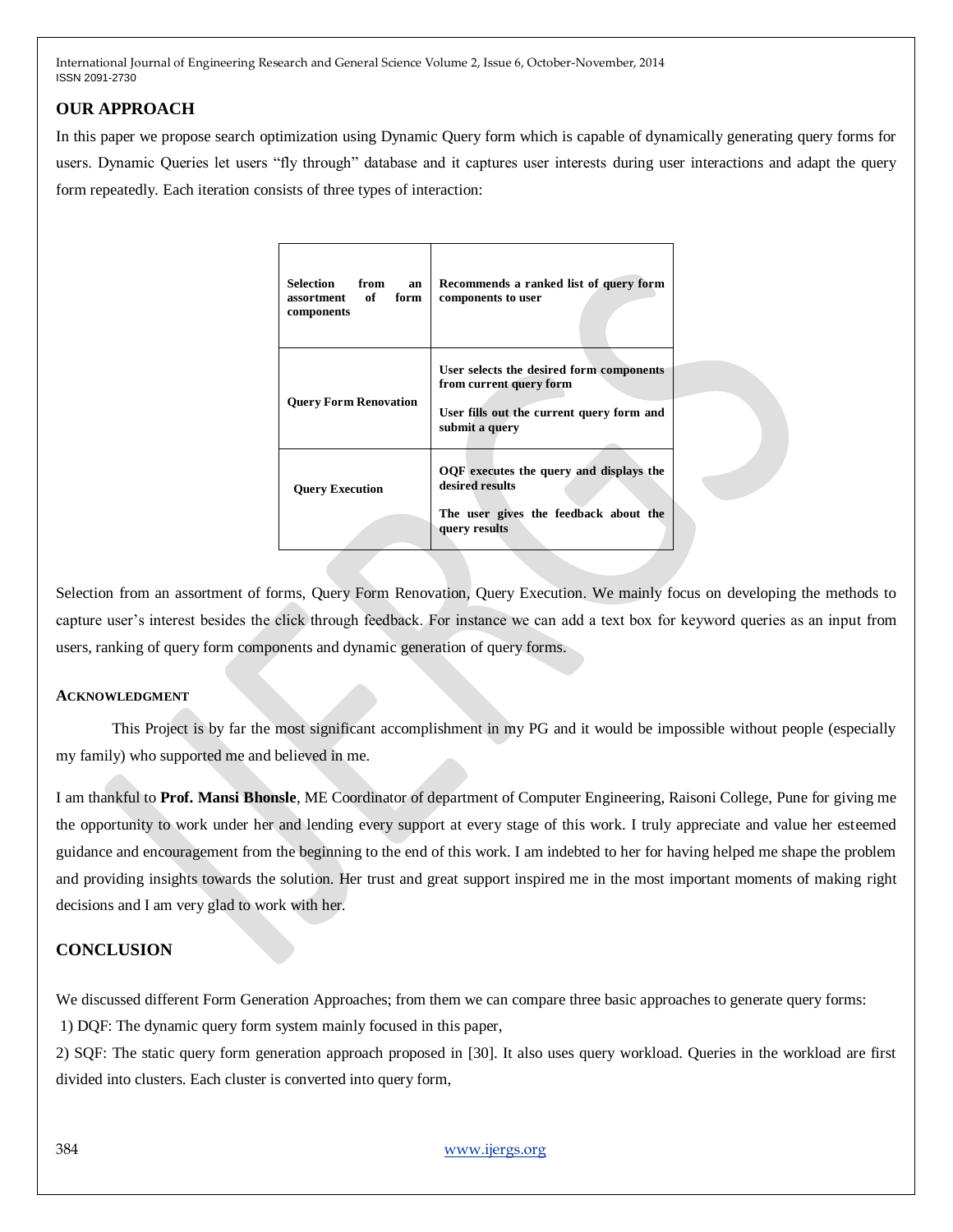3) CQF: the customized query form generation used by many existing database clients, such as Microsoft Access, EasyQuery, and ActiveQueryBuilder. In this paper we focused on an innovative form based approach called Dynamic Query Form for search optimization. This form generation approach can indeed produce forms, of manageable number and complexity, which are capable of posing a majority of user queries to a given database. We consider number of issues that arise in the implementation for this approach such as: designing and generating forms in a systematic fashion, handling keyword queries, filtering out forms that that would produce no results with respect to a user's query, and ranking and displaying the forms in a way that help users find useful forms more promptly.

Dynamic approach often leads to the higher success rate and simpler query compared with static approach and offer a dramatic change from existing methods for querying databases. As a future work we can extend this approach to non relational data and we can also incorporate natural language processing in this dynamic query form system. We also plan to develop multiple methods to capture user's interest for the queries besides the click feedback. For instance, we can add a text-box for user to input some keyword queries; this would be helpful for user when data which user wants is not there on the click through forms. In particular, developing automated techniques for generating better form descriptions, especially in the presence of grouping of forms, appears to be a challenging and important problem.

#### **REFERENCES:**

[1] Jeffrey D. Ullman. Principles of Database Systems. Computer Science Press, 1980.

[2] DBPedia. [http://DBPedia.org.](http://dbpedia.org/)

[3] ColdFusion. http://www.adobe.com/products/coldfusion.

[4] Freebase. [http://www.freebase.com.](http://www.freebase.com/)

[5] EasyQuery. http://

[6] M. Jayapandian, H. V. Jagadish. Automated Creation of a Form-based Database Query Interface. VLDB 2008.

[7] C. Li, N. Yan, S.B.Roy, L. Lisham, and G. Das. Facetedpedia: Dynamic generation of query-dependent faceted interfaces for Wikipedia. In proceeding of WWW, pages 651-660, Raleigh, North Carolina, USA, April 2010.

[8] D. Rafiei, K. Bharat, and A. Shukla. Diversifying web search results. In Proceedings of WWW, pages 781-790, Raleigh, North Carolina, USA, April 2010.

[9] N. Khoussainova, Y. kwon, M, Balazinska, and D. Suciu. Snipsuggest: Context-aware autocompletion for sql. PVLDB, 4(1):22- 23, 2010.

[10] A. Nandi and H. V. Jagadish. Assisted querying using instant response interfaces. In proceedings of ACM SIGMOD, pages 1156- 1158, 2007.

[11] Eugene Inseok Chong. An Efficient SQL-based RDF Querying scheme, 2005

385 [www.ijergs.org](http://www.ijergs.org/)